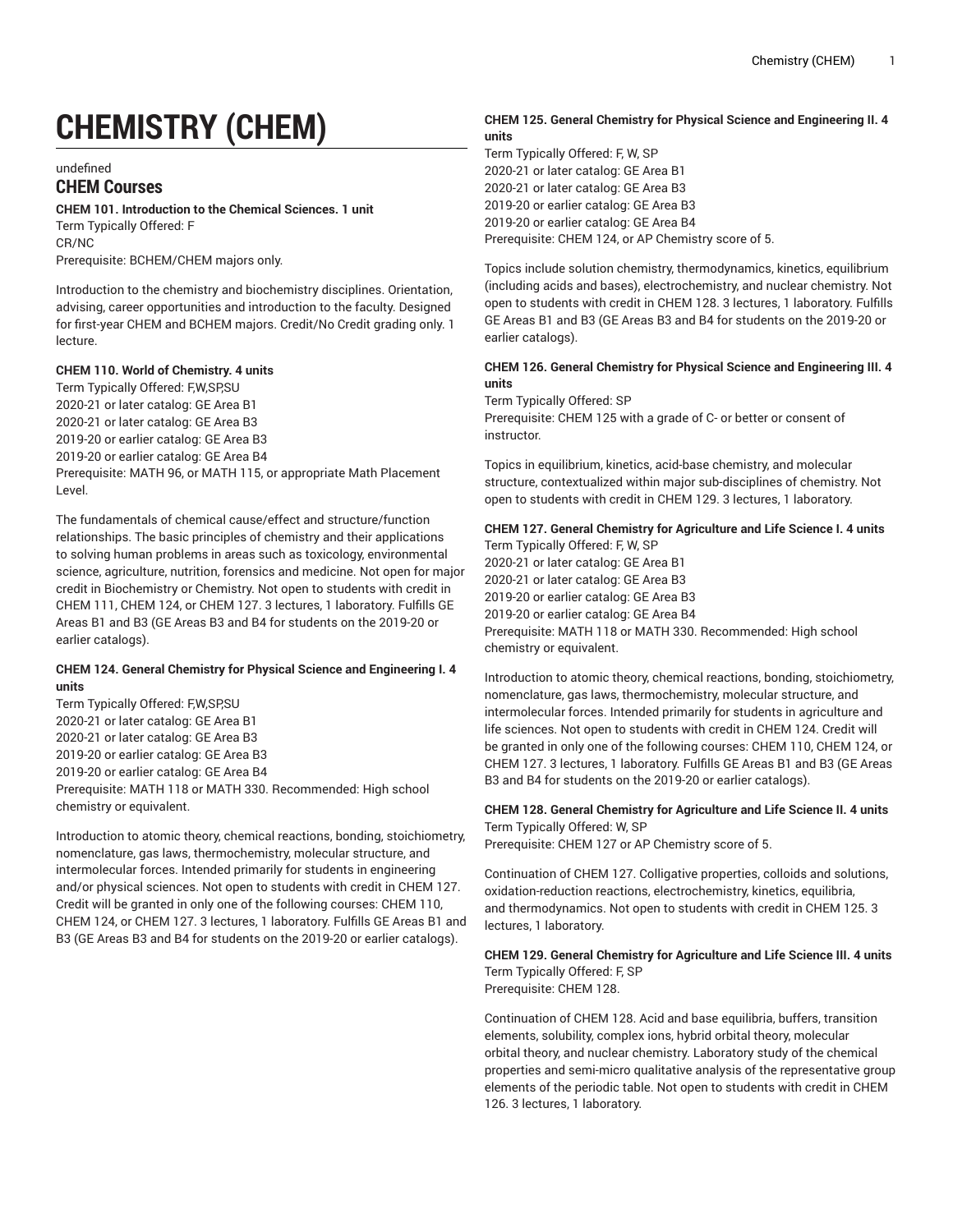#### **CHEM 200. Special Problems for Undergraduates. 1-2 units**

Term Typically Offered: TBD Prerequisite: CHEM 111, CHEM 124, or CHEM 127 and consent of department chair.

Individual investigation, research, studies, or surveys of selected problems. Total credit limited to 4 units, with a maximum of 2 units per quarter.

## **CHEM 201. Undergraduate Research. 1-2 units**

Term Typically Offered: F,W,SP,SU CR/NC Prerequisite: Consent of instructor.

Research under faculty supervision. Credit/No Credit grading only. Total credit limited to 10 units.

## **CHEM 202. Orientation to Biotechnology. 2 units**

Term Typically Offered: F, W Prerequisite: Completion of a course with a BIO, BOT or MCRO prefix and a course with a CHEM prefix.

Introduction to the diversity of fields in biotechnology. Applications in agriculture, nutrition, medicine and environmental problems. 1 lecture, 1 activity. Crosslisted as BIO/CHEM 202.

#### **CHEM 203. Undergraduate Seminar I. 1 unit**

Term Typically Offered: W, SP CR/NC Prerequisite: CHEM 126.

Introduction to basic scientific literature and scientific presentation skills. Targeted advising and preparation for research and career opportunities. Designed for second-year students majoring in Biochemistry or in Chemistry. Credit/No Credit grading only. 1 seminar.

#### **CHEM 212. Introduction to Organic Chemistry. 5 units**

Term Typically Offered: TBD Prerequisite: CHEM 111, CHEM 124 or CHEM 127.

Structure, isomerism, nomenclature, fundamental reactions of major functional groups and applications of organic chemicals in agriculture, medicine, industry, and the home. CHEM 212 accepted in lieu of CHEM 312, but not for upper division credit. Not open to students with credit in CHEM 312, CHEM 216/316. 4 lectures, 1 laboratory.

#### **CHEM 216. Organic Chemistry I. 5 units**

Term Typically Offered: F, W Prerequisite: CHEM 126 or CHEM 129 with a grade of C- or better or consent of instructor.

Fundamental concepts and laboratory skills of organic chemistry. Structure, bonding, nomenclature, isomerism, stereochemistry and physical properties of organic compounds. Introduction to spectroscopy. Reactions and mechanisms of alkanes, alkenes and alkyl halides. Fundamental laboratory techniques in organic chemistry. Not open to students with credit in CHEM 316. 4 lectures, 1 laboratory.

## **CHEM 217. Organic Chemistry II. 3 units**

Term Typically Offered: W, SP

Prerequisite: CHEM 216 with a grade of C- or better or consent of instructor. Corequisite: CHEM 221 for Chemistry and Biochemistry majors; or CHEM 220 for non-Chemistry and non-Biochemistry majors.

Properties and reactions of carbonyl compounds, alcohols, ethers, amines and carbohydrates with an in-depth treatment of the reaction mechanisms. Introductory concepts and applications of infrared and NMR spectroscopy. Not open to students with credit in CHEM 317. 3 lectures.

#### **CHEM 218. Organic Chemistry III. 3 units**

Term Typically Offered: F, SP

Prerequisite: CHEM 217 with a grade of C- or better or consent of instructor. Corequisite: CHEM 324 for Chemistry and Biochemistry majors; or CHEM 223 for non-Chemistry and non-Biochemistry majors.

Properties and reactions of alkynes, heterocyclic and aromatic compounds with an in-depth treatment of the mechanisms of the reactions. Introductory concepts and applications of ultraviolet spectroscopy and mass spectrometry. Not open to students with credit in CHEM 318. 3 lectures.

# **CHEM 220. Organic Chemistry Laboratory For Life Sciences II. 1 unit** Term Typically Offered: W, SP

Corequisite: CHEM 217.

Laboratory experiments exploring reactions in organic chemistry, applying fundamental laboratory techniques covered in CHEM 216. Not open to Chemistry and Biochemistry majors. 1 laboratory.

#### **CHEM 221. Organic Chemistry Laboratory II. 2 units** Term Typically Offered: W, SP

Prerequisite: major in Chemistry or Biochemistry. Corequisite: CHEM 217.

Laboratory experiments exploring reactions in organic chemistry, applying fundamental laboratory techniques covered in CHEM 216. 2 laboratories.

## **CHEM 223. Organic Chemistry Laboratory for Life Sciences III. 1 unit**

Term Typically Offered: F, SP Corequisite: CHEM 218.

Practice in multi-step organic synthesis, enzymatic organic chemistry, biomimetic organic chemistry. Not open to Biochemistry or Chemistry majors. 1 laboratory.

## **CHEM 231. Quantitative Analysis. 5 units**

Term Typically Offered: TBD Prerequisite: CHEM 126 or CHEM 129.

Theory and application of chemical equilibrium to analytical problems. Survey of important analytical methods with stress placed on the theory and application associated with titrimetric and spectrophotometric analysis. 3 lectures, 2 laboratories.

#### **CHEM 270. Selected Topics. 1-4 units**

Term Typically Offered: TBD Prerequisite: Open to undergraduate students and consent of instructor.

Directed group study of selected topics. The Class Schedule will list topic selected. Total credit limited to 8 units. 1 to 4 lectures.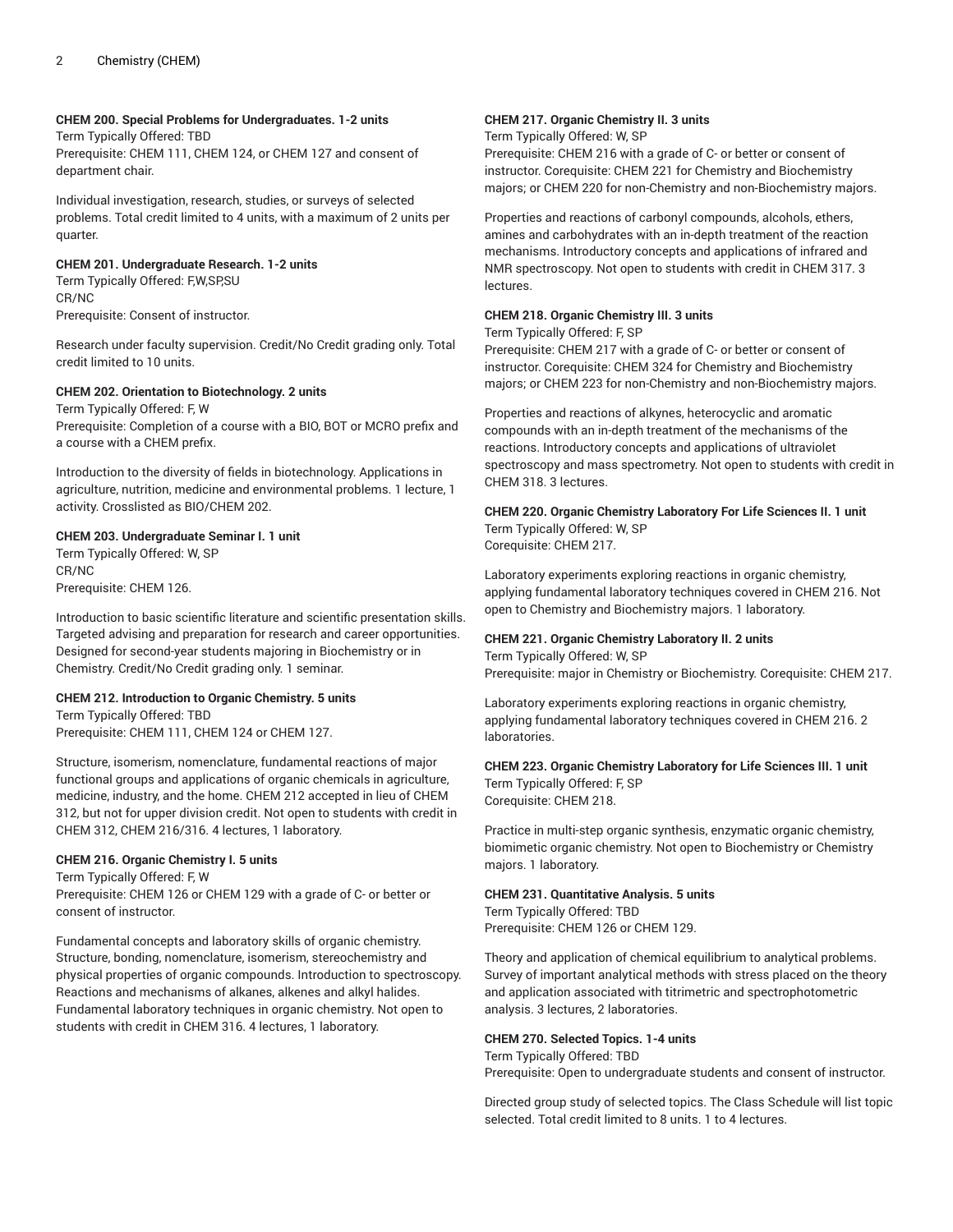#### **CHEM 302. Marine Chemistry. 3 units**

Term Typically Offered: SP Prerequisite: CHEM 216 or CHEM 312.

Introduction to chemical processes in the ocean including chemical oceanography and marine chemical ecology. 3 lectures.

**CHEM 303. Undergraduate Seminar II. 1 unit**

Term Typically Offered: F, W, SP CR/NC Prerequisite: CHEM 203 and CHEM 218.

Advanced exploration of more sophisticated scientific literature and scientific presentation skills. Targeted advising and preparation for research and career opportunities. Designed for third-year CHEM and BCHM majors. Credit/No Credit grading only. 1 seminar.

## **CHEM 308. Genetic Engineering Technology. 4 units**

Term Typically Offered: W

2020-21 or later: Upper-Div GE Area B

2019-20 or earlier catalog: GE Area B5, B6, or B7

Prerequisite: Junior standing; completion of GE Area A with grades of C- or better; and completion of GE Areas B1 through B4, with a grade of C- or better in one course in GE Area B4 (GE Area B1 for students on the 2019-20 or earlier catalogs); and one of the following courses: CHEM 110, CHEM 124, or CHEM 127.

Introduction to the biology, methodology, and techniques used in genetic engineering. Potential benefits and problems in application within agriculture, nutrition, medicine and environmental context, including the underlying ethical questions. Not open to students with credit in CHEM 373, or to Biological Sciences, Marine Sciences, or Microbiology majors. 4 lectures. Crosslisted as BIO/CHEM 308. Fulfills GE Area Upper-Division B (GE Areas B5, B6, or B7 for students on the 2019-20 catalog).

#### **CHEM 312. Organic Chemistry: Fundamentals and Applications. 5 units** Term Typically Offered: F,W,SP,SU

Prerequisite: CHEM 125 or CHEM 128.

Structure, isomerism, nomenclature, fundamental reactions of major functional groups and applications of organic chemicals in agriculture, medicine, industry, and the home. Not open to students with credit in CHEM 212 or CHEM 216/316. 4 lectures, 1 laboratory.

#### **CHEM 314. Biochemistry: Fundamentals and Applications. 5 units**

Term Typically Offered: F, W, SP

2020-21 or later: Upper-Div GE Area B

2019-20 or earlier catalog: GE Area B5, B6, or B7

Prerequisite: Junior standing; completion of GE Area A with grades C- or better; completion of GE Area B1 (GE Area B3 for students on the 2019-20 or earlier catalogs); completion of GE Area B2; one course in GE Area B4 with a grade of C- or better (GE Area B1 for students on the 2019-20 or earlier catalogs); and one of the following courses: CHEM 212, CHEM 216, CHEM 312, or CHEM 316.

Chemistry of biomolecules including carbohydrates, proteins, lipids, vitamins, enzymes and hormones. Basic molecular biology with applications to biotechnology and genetic engineering. Practical intermediary metabolism of prokaryotic and eukaryotic systems. 4 lectures, 1 laboratory. Fulfills GE Area Upper-Division B (GE Areas B5, B6, or B7 for students on the 2019-20 catalog).

#### **CHEM 324. Organic Chemistry Laboratory III. 2 units**

Term Typically Offered: F, SP Prerequisite: major in Chemistry or Biochemistry. Corequisite: CHEM 218.

Practice in multiple step organic synthesis, column chromatography, vacuum distillation, enzymes as chemical reagents, inert atmosphere techniques, introduction to FT NMR spectroscopy and mass spectrometry, survey of organic chemical literature. 2 laboratories.

#### **CHEM 331. Quantitative Analysis. 5 units**

Term Typically Offered: F, SP, SU Prerequisite: CHEM 126 or CHEM 129.

Theory and application of chemical equilibrium to analytical problems. Survey of important analytical methods with stress placed on the theory and application associated with titrimetric and spectrophotometric analysis. 3 lectures, 2 laboratories.

#### **CHEM 341. Environmental Chemistry: Water Pollution. 3 units** Term Typically Offered: TBD

Prerequisite: CHEM 126 or CHEM 129; and CHEM 212 or CHEM 312; or CHEM 216 or CHEM 316.

Chemical aspects of water and water pollution: alkalinity; acid deposition, particularly relating to lake and stream acidification and forest decline; drinking water treatment and trihalomethanes; wastewater treatment; detergents, builders, and eutrophication; pesticides; other toxic organic compounds such as PCBs and dioxin; hazardous wastes; toxic elements such as Pb, Hg, Sn, Cd, and Se. 3 lectures.

#### **CHEM 349. Chemical and Biological Warfare. 4 units**

Term Typically Offered: F, SP 2020-21 or later: Upper-Div GE Area B 2019-20 or earlier catalog: GE Area B5, B6, or B7 Prerequisite: Junior standing; completion of GE Area A with grades of C- or better; CHEM course in GE Area B1 (GE Area B3 for students on

the 2019-20 or earlier catalogs); BIO or MCRO course in GE Area B2; and completion of GE Area B4 with a grade of C- or better in one course (GE Area B1 for students on the 2019-20 or earlier catalogs).

History, development, and use of chemical and biological warfare (CBW). Chemical and biological disarmament. Production and destruction of CBW agents. CBW terrorism. Ethics of CBW. 2 lectures, 2 seminars. Fulfills GE Area Upper-Division B (GE Areas B5, B6, or B7 for students on the 2019-20 catalog).

#### **CHEM 351. Physical Chemistry I. 3 units**

Term Typically Offered: F, W

Prerequisite: CHEM 126 or CHEM 129; MATH 143; PHYS 122 or PHYS 132.

Basic physical chemistry for the study of chemical and biochemical systems. Kinetic-molecular theory, gas laws, principles of thermodynamics. 3 lectures.

#### **CHEM 352. Physical Chemistry II. 3 units**

Term Typically Offered: W, SP Prerequisite: CHEM 351.

Application of physical chemistry to chemical and biochemical systems. Electrochemistry, kinetics, viscosity, surface and transport properties. 3 lectures.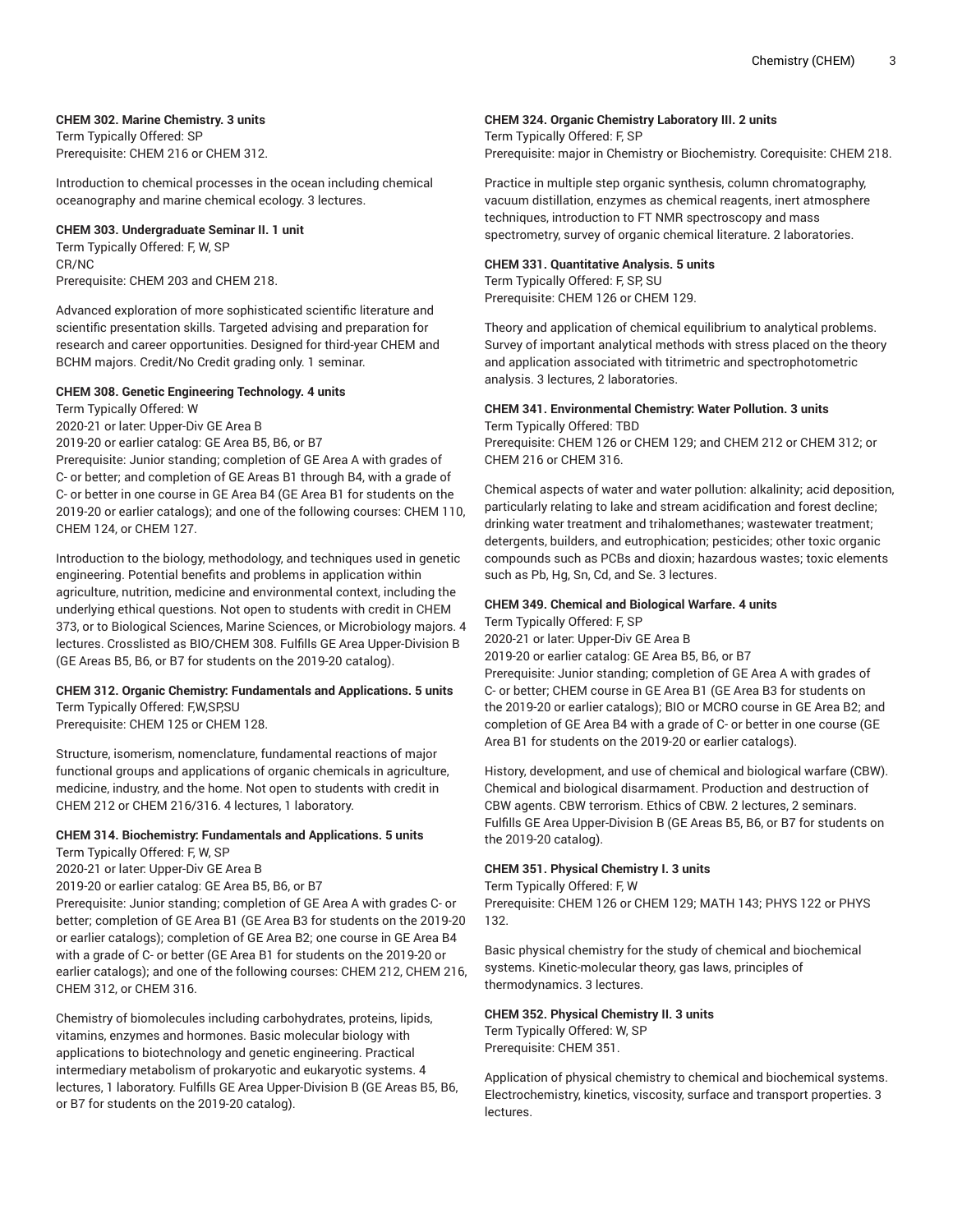#### **CHEM 353. Physical Chemistry III. 3 units**

Term Typically Offered: F, SP Prerequisite: CHEM 352.

Principles and applications of quantum chemistry. Chemical bonding and molecular structure. Spectroscopy and diffraction. 3 lectures.

#### **CHEM 356. Physical Chemistry Laboratory. 2 units**

Term Typically Offered: F, W, SP

GWR

Prerequisite: Junior standing; completion of GE Area A with grades of Cor better; and CHEM 231/331. Corequisite: CHEM 352.

Experimental studies of gases, solutions, thermochemistry, chemical and phase equilibria, electrochemistry, chemical and enzyme kinetics, computational methods and applications to chemistry and biochemistry. Written communication of scientific results using applicable literature and databases. 2 laboratories. Fulfills GWR.

#### **CHEM 357. Physical Chemistry III Lab. 1 unit**

Term Typically Offered: F, SP Corequisite: CHEM 353.

Experimental and computational investigations of quantum chemistry, spectroscopy, symmetry and statistical chemistry. 1 laboratory.

#### **CHEM 369. Biochemical Principles. 5 units**

Term Typically Offered: F, W, SP

2020-21 or later: Upper-Div GE Area B

2019-20 or earlier catalog: GE Area B5, B6, or B7

Prerequisite: Junior standing; completion of GE Area A with grades C- or better; completion of GE Area B1 (GE Area B3 for students on the 2019-20 or earlier catalogs); one course in GE Area B4 with a grade of C- or better (GE Area B1 for students on the 2019-20 or earlier catalogs); BIO 161; and CHEM 217 or CHEM 317.

Chemistry and function of major cellular constituents: proteins, lipids, carbohydrates, nucleic acids, and membranes. Mechanisms of protein function and regulation and enzyme catalysis. 4 lectures, 1 laboratory. Fulfills GE Area Upper-Division B (GE Areas B5, B6, or B7 for students on the 2019-20 catalog).

#### **CHEM 372. Metabolism. 4 units**

Term Typically Offered: F, SP Prerequisite: CHEM 371.

Intermediary metabolism of carbohydrates, lipids, amino acids and nucleotides, regulation and integration of metabolic pathways, bioenergetics, photosynthesis, electron transport, nitrogen fixation, biochemical function of vitamins and minerals. 4 lectures.

#### **CHEM 373. Molecular Biology. 3 units**

Term Typically Offered: W, SP Prerequisite: CHEM 371.

Structure of nucleic acids and chromosomes. Mechanisms and regulation of nucleic acid and protein synthesis. Molecular biology techniques. 3 lectures.

## **CHEM 377. Chemistry of Drugs and Poisons. 3 units**

Term Typically Offered: W, SP Prerequisite: CHEM 313 or CHEM 371.

Introduction to pharmacology and toxicology: history, sources, development and testing, physical and chemical properties, biochemical and physiological effects, mechanisms of action, and the therapeutic uses and toxicology of common drugs and poisons. 3 lectures.

#### **CHEM 400. Special Problems for Advanced Undergraduates. 1-3 units** Term Typically Offered: TBD

Prerequisite: Junior standing and consent of department chair.

Individual investigation, research, studies, or surveys of selected problems. Total credit limited to 4 units, with a maximum of 3 units per quarter. 1-3 laboratories.

#### **CHEM 401. Advanced Undergraduate Research. 1-2 units**

Term Typically Offered: F,W,SP,SU Prerequisite: Consent of instructor.

Research under faculty supervision. Total credit limited to 10 units. 6 units may be applied to approved chemistry electives.

#### **CHEM 403. Undergraduate Seminar III: Senior Project. 1 unit** Term Typically Offered: F, W, SP Prerequisite: CHEM 303 and CHEM 352.

Culminating experience with high level scientific literature and scientific presentation skills. Targeted advising and preparation for research and career opportunities. Designed for fourth-year CHEM and BCHM majors. 1 seminar.

#### **CHEM 405. Advanced Physical Chemistry. 3 units**

Term Typically Offered: TBD Corequisite: CHEM 353.

Selected advanced topics in physical chemistry, which may include statistical mechanics, computational chemistry, nonequilibrium thermodynamics, lasers in chemistry, solid-state and/or advanced spectroscopy. Total credit limited to 6 units. 3 lectures.

## **CHEM 414. Advanced Organic Chemistry - Mechanisms. 3 units**

Term Typically Offered: W Prerequisite: CHEM 218 or CHEM 318.

A mechanistic study of organic reactions; correlation of structure with reactivity; reaction intermediates and species involved in reactions; methods of probing reaction mechanisms. 3 lectures.

# **CHEM 418. Neurochemistry. 3 units**

Term Typically Offered: F Prerequisite: BIO 161 and CHEM 217.

Introduction to the chemistry of neurotransmission. Emphasis on molecular makeup and function of voltage gated ion channels; receptors and enzymes involved in signal transduction; biosynthesis, storage, release, reuptake, and breakdown of major neurotransmitters. Mechanism of action of agonists and antagonists, and their effects on the central and peripheral nervous systems. 3 lectures.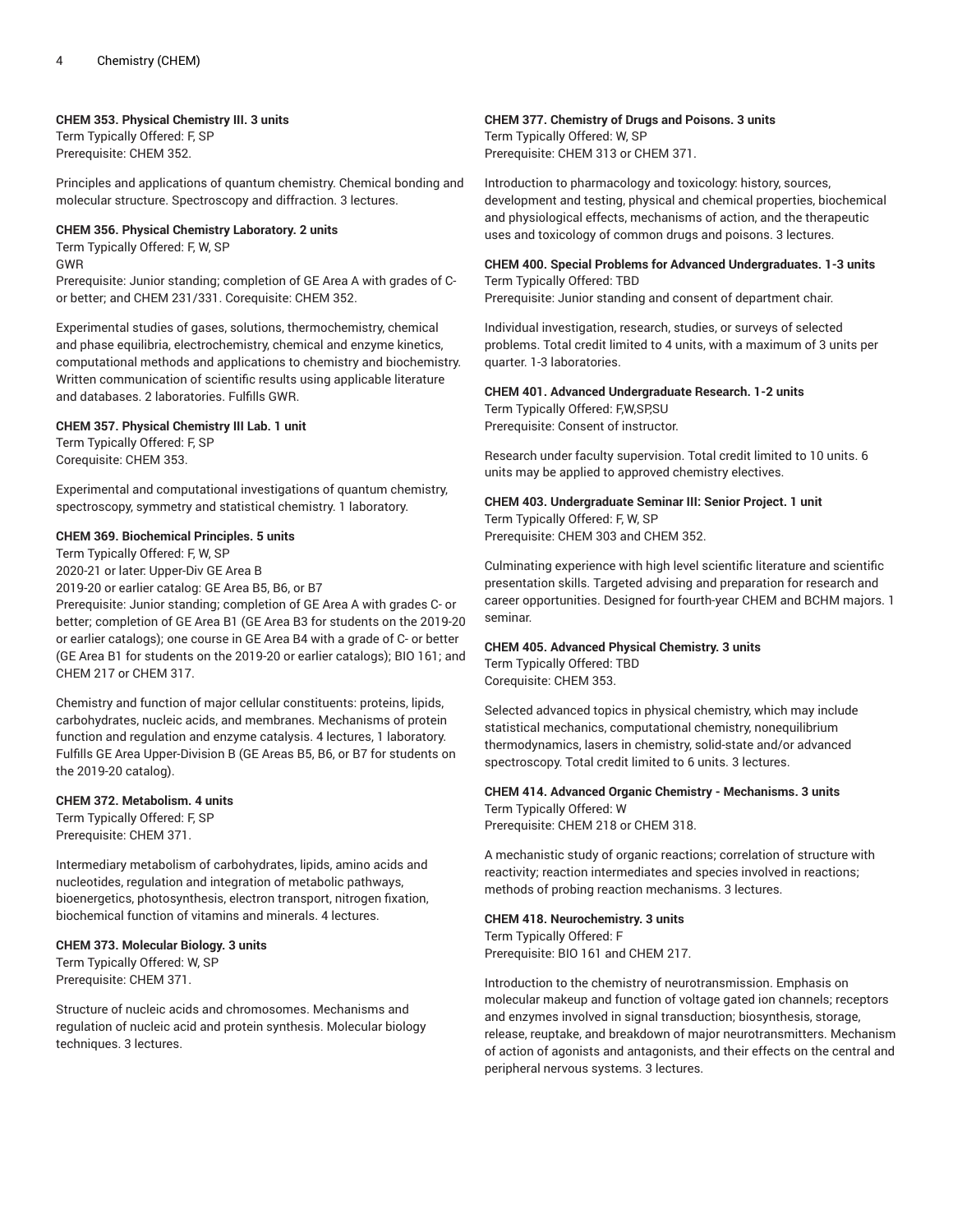## **CHEM 420. Advanced Organic Chemistry - Synthesis. 3 units**

Term Typically Offered: SP Prerequisite: CHEM 218/318.

Modern methods of organic synthesis. Carbon-carbon bond forming reactions, functional group transformations, protecting groups, strategies of total synthesis of natural products. 3 seminars.

## **CHEM 428. Nutritional Biochemistry. 3 units**

Term Typically Offered: TBD Prerequisite: CHEM 371.

Nutritional aspects of biochemistry. Topics include essential and energy providing nutrients, vitamins and minerals, deficiencies, degenerative and genetic diseases of metabolism, hormones and brain chemistry, other current topics. Emphasis on current research and controversy. 3 lectures. Formerly CHEM 528.

#### **CHEM 432. Physical Biochemistry. 3 units**

Term Typically Offered: SP Prerequisite: CHEM 371. Recommended: CHEM 351.

Principles of biochemistry and physical chemistry applied to structure and function of biomacromolecules. Emphasis on the techniques used in the study of protein/ligand binding, macromolecular structure and dynamics, and on understanding current literature. 3 lectures.

#### **CHEM 439. Instrumental Analysis. 5 units**

Term Typically Offered: W Prerequisite: CHEM 231/331, CHEM 354. Recommended: CHEM 353.

Theory, practice and method selection of modern instrumental analytical techniques, including spectroscopic, electrochemical, chromatographic and thermal methods. Current industrial applications. Laboratory work emphasizes optimization of experimental parameters. 3 lectures, 2 laboratories.

#### **CHEM 441. Bioinformatics Applications. 4 units**

Term Typically Offered: F, SP Prerequisite: BIO 302, BIO 303, BIO 351, or CHEM 373.

Introduction to new problems in molecular biology and current computer applications for genetic database analyses. Use of software for: nucleic acid, genome and protein sequence analysis; genetic databases, database tools; industrial applications in bioinformatics; ethical and societal concerns. 3 lectures, 1 laboratory. Crosslisted as BIO/CHEM 441.

#### **CHEM 444. Polymers & Coatings I. 3 units**

Term Typically Offered: F Prerequisite: CHEM 212/312 or CHEM 216/316.

Physical properties of polymers and coatings and their measurement. Molecular weight averages, glass transition, thermodynamics of polymers. Viscoelastic properties, rheology, molecular weight determination. Thermal analysis, spectroscopic analysis, mechanical testing. 3 lectures.

## **CHEM 445. Polymers & Coatings II. 3 units**

Term Typically Offered: W Prerequisite: CHEM 217/317 and CHEM 444.

Introduction to polymerization methods and mechanisms. Chemistry of initiators, catalysts and inhibitors, kinetics of polymerization. Uses of representative polymer types. Synthesis, film formation, structure and properties of polymers commonly used in coatings and adhesives. 3 lectures.

## **CHEM 446. Surface Chemistry of Materials. 3 units**

Term Typically Offered: SP

Prerequisite: CHEM 125 or CHEM 128; CHEM 351, MATE 380, or ME 302.

Surface energy. Capillarity, solid and liquid interface, adsorption. Surface areas of solids. Contact angles and wetting. Friction, lubrication and adhesion. Relationship of surface to bulk properties of materials. Applications. 3 lectures. Crosslisted as CHEM/MATE 446.

#### **CHEM 447. Polymers and Coatings Laboratory I. 2 units** Term Typically Offered: F

Corequisite: CHEM 444.

Experimental techniques of producing and characterizing coatings. Polymer characterization and analysis. Molecular weight analysis using viscometry, light scattering, and gel permeation chromatography. Thermal analysis using differential scanning calorimetry, thermal mechanical analysis and dynamic mechanical analysis. Polymer rheology. Infrared, Raman and FT-NMR spectroscopy. Atomic force microscopy. 2 laboratories.

# **CHEM 448. Polymers and Coatings Laboratory II. 2 units**

Term Typically Offered: W Prerequisite: CHEM 447. Corequisite: CHEM 445.

Polymer synthesis using solution, suspension, bulk, emulsion techniques. Synthesis of chain growth polymers using free radical, anionic, cationic, and other catalysts. Synthesis of step-growth polymers. Kinetics of polymer reactions. Synthesis of resins used in modern coatings. 2 laboratories.

# **CHEM 449. Polymers and Coatings Internship. 2 units**

Term Typically Offered: F,W,SP,SU Prerequisite: CHEM 444.

Selected students will spend up to 12 weeks with an approved polymers and coatings firm engaged in production or related business. Time will be spent applying and developing production and technical skills and abilities in the polymers and coatings industry.

#### **CHEM 450. Polymers and Coatings III. 3 units** Term Typically Offered: SP

Prerequisite: CHEM 444 or CHEM 544.

Formulation of modern coatings. Raw materials including resins, solvents, pigments, and additives. Formulation principles for solventborne and coatings, waterborne, powder, radiation cure and architectural coatings. Regulatory issues; VOC's. Coating properties, film formation, film defects, application methods, color and color acceptance. Not open to students with credit in CHEM 550. 3 lectures.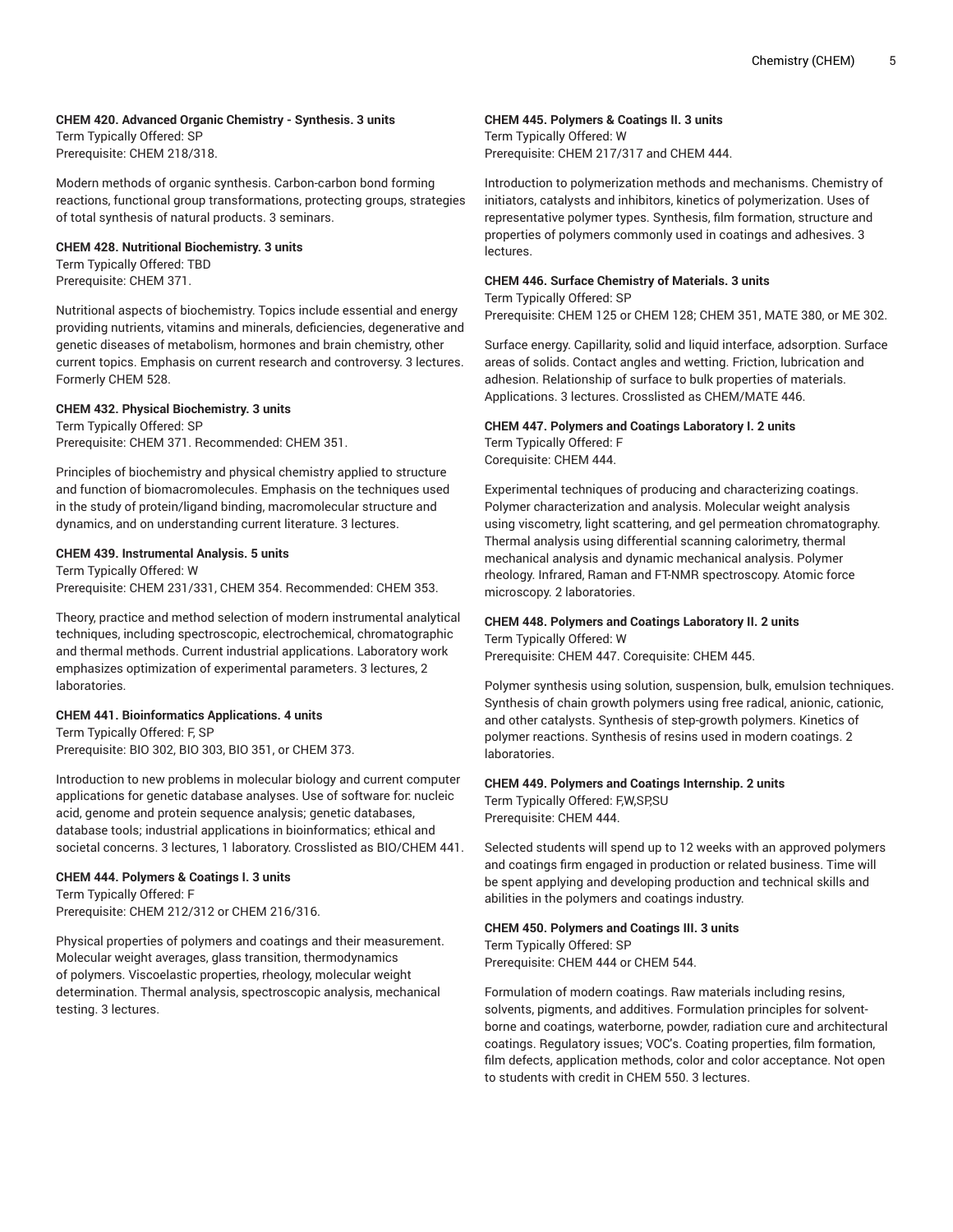#### **CHEM 451. Polymers and Coatings Laboratory III. 2 units**

Term Typically Offered: SP

Prerequisite: CHEM 447 or CHEM 547. Corequisite: CHEM 450. Recommended: CHEM 445 or CHEM 545; CHEM 448 or CHEM 548; CHEM 446.

Preparation and characterization of coatings - solvent based and waterborne. Thermoplastic and thermosetting coatings. Coating film preparation methods. Applications of spectroscopy, scanning probe microscopy, thermal analysis, rheology in characterizing coatings. VOC, long-term exposure testing. Measurement of appearance (color, gloss). Not open to students with credit in CHEM 551. 2 laboratories.

## **CHEM 454. Functional Polymeric Materials. 4 units**

Term Typically Offered: SP

Prerequisite: CHEM 212 or CHEM 216 or CHEM 312 or CHEM 316; CHEM 351 or MATE 380; or graduate standing.

Structure-property-processing correlations of functional polymeric materials. Additive group contribution methodologies for predicting and determining physical properties. Semi-empirical approaches for estimating and evaluating the values of physical properties from chemical structures. 4 lectures.

# **CHEM 458. Advanced Organic Chemistry: Spectroscopy. 3 units**

Term Typically Offered: SP Prerequisite: CHEM 324.

Separation, purification, and identification of organic molecules using chemical and instrumental methods, including nuclear magnetic resonance, infrared and ultraviolet spectroscopy and mass spectrometry, and techniques in high-resolution FT-NMR. 1 lecture, 2 laboratories.

#### **CHEM 459. Undergraduate Seminar. 2 units**

Term Typically Offered: F,W,SP,SU Corequisite: CHEM 218 or CHEM 318 and junior standing.

Oral presentation of current developments in chemistry based on current literature. Searching for, organizing and presenting developments from current literature in chemistry and biochemistry. Preparation for employment and for independent work, including senior project, in chemistry and biochemistry. 2 seminars.

#### **CHEM 461. Senior Project Report. 1 unit**

Term Typically Offered: F,W,SP,SU Prerequisite: Consent of instructor.

Completion of a senior project report under faculty supervision. Minimum 30 hours time commitment.

#### **CHEM 463. Honors Research. 1 unit**

Term Typically Offered: F,W,SP,SU Prerequisite: Junior standing and consent of instructor.

Advanced laboratory research. Results are presented in a poster session or other public forum. Total credit limited to 2 units with a maximum of 1 unit per quarter. 1 laboratory.

#### **CHEM 465. College Teaching Practicum. 1-2 units**

Term Typically Offered: F, W, SP

CR/NC

Prerequisite: Junior standing, CHEM 231/331 (or permission of instructor), evidence of satisfactory preparation in chemistry; department chair approval required.

Teaching assignment in an undergraduate college classroom. Includes teaching and related activities under the direction of a permanent faculty member in the Department of Chemistry and Biochemistry. Total credit limited to 4 units.

#### **CHEM 466. Learning Assistant Seminar. 2 units**

Term Typically Offered: F, W, SP CR/NC Prerequisite: Junior standing and consent of instructor.

Pedagogical instruction and introduction to education research for Chemistry Learning Assistants. Effective questioning, the effect of explanatory knowledge on student learning, student misconceptions in chemistry, collaborative problem solving techniques in chemistry, studio curriculum development, content in the general chemistry curriculum. Total credit limited to 4 units. Credit/No Credit grading only. 2 seminars.

#### **CHEM 470. Selected Advanced Topics. 1-4 units**

Term Typically Offered: F Prerequisite: CHEM 351, CHEM 217 or CHEM 317.

Directed group study of selected topics for advanced students. Open to undergraduate and graduate students. The Class Schedule will list topic selected. Total credit limited to 8 units. 1 to 4 lectures.

## **CHEM 471. Selected Advanced Laboratory. 1-4 units**

Term Typically Offered: TBD

Prerequisite: Consent of instructor.

Directed group laboratory study of selected topics for advanced students. Open to undergraduate and graduate students. The Class Schedule will list topic selected. Total credit limited to 8 units. 1 to 4 laboratories.

#### **CHEM 474. Protein Techniques Laboratory. 3 units**

Term Typically Offered: F, W, SP Prerequisite: CHEM 371.

Experiments in protein purification and analysis from recombinant sources. Ion-exchange and affinity chromatography, electrophoresis and blotting. UV, chemical, immune, and fluorescent detection. Enzyme kinetic analysis. 1 lecture, 2 laboratories.

#### **CHEM 475. Molecular Biology Laboratory. 3 units**

Term Typically Offered: F, W, SP Prerequisite: BIO 161, and grade of C- or better in BIO 351 or CHEM 373 or consent of instructor.

Introduction to techniques used in molecular biology and biotechnology; DNA extraction, characterization, cloning, Southern blotting, reverse transcription, polymerase chain reaction, and sequencing analysis. 1 lecture, 2 laboratories. Crosslisted as BIO/CHEM 475.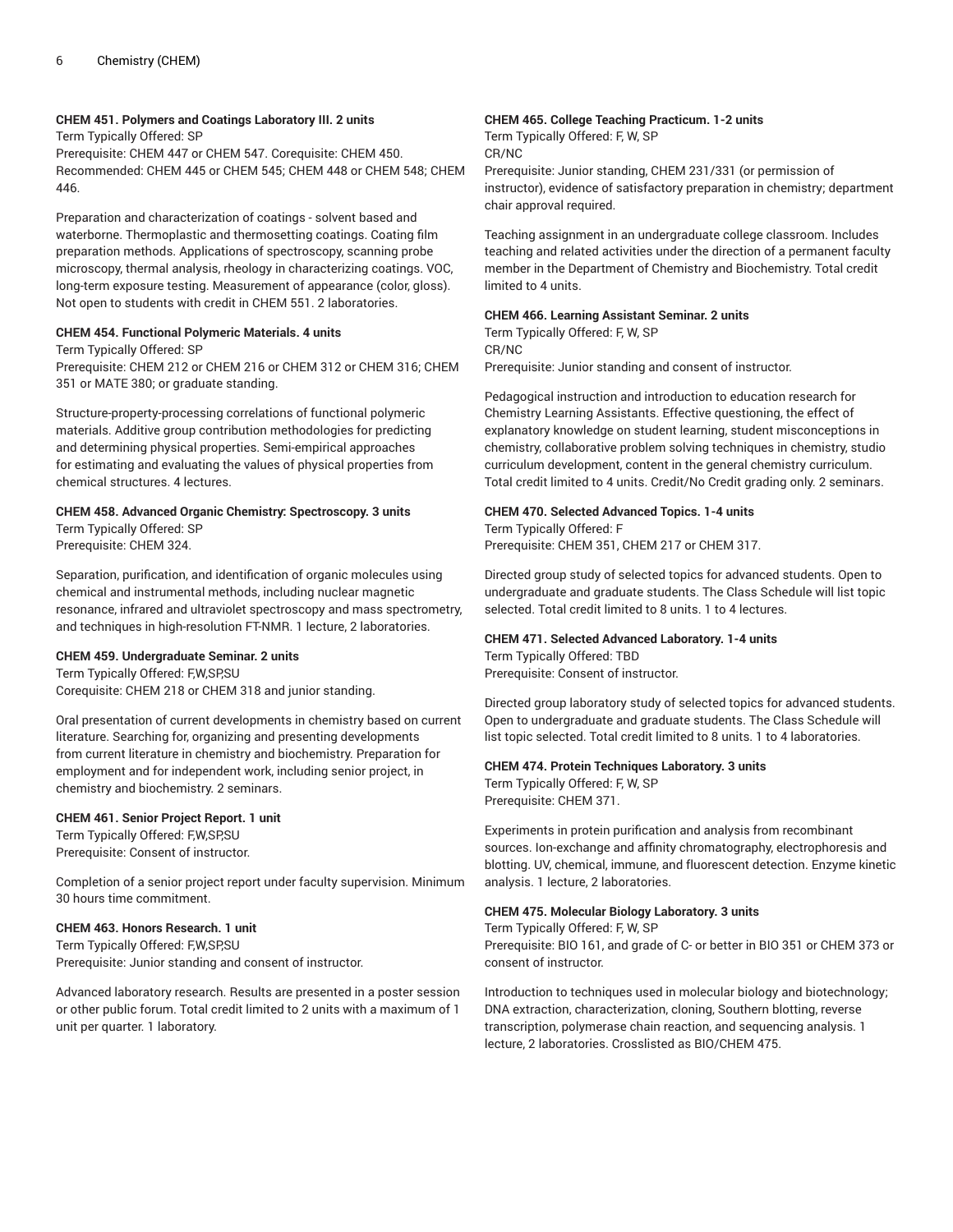## **CHEM 476. Gene Expression Laboratory. 3 units**

Term Typically Offered: SP

Prerequisite: BIO/CHEM 475 with a grade of C- or better or consent of instructor; CHEM 313 or CHEM 371, or graduate standing in Biological Sciences.

Heterologous gene expression of a recombinant protein in a microbial system: gene cloning, construction of expression plasmid, DNA sequence analysis, transformation of microbial host, selection and analysis of transformed host cells, expression and purification of recombinant protein. 1 lecture, 2 laboratories. Crosslisted as BIO/CHEM 476.

#### **CHEM 477. Biochemical Pharmacology. 3 units**

Term Typically Offered: TBD Prerequisite: CHEM 218 or CHEM 318.

Consideration of current selected topics in pharmacology and drug targeting. 3 lectures.

#### **CHEM 481. Inorganic Chemistry. 3 units**

Term Typically Offered: F Prerequisite: CHEM 352 and CHEM 231/331.

A systematic study of chemical and physical properties of inorganic compounds based on periodic groupings with emphasis on chemical bonding and structure. Topics will include coordination chemistry and kinetics, organometallic chemistry, advanced acid-base relationships and bonding theories plus other selected topics. 3 lectures.

#### **CHEM 484. Inorganic Chemistry Laboratory. 2 units**

Term Typically Offered: F Corequisite: CHEM 481.

Laboratory techniques in inorganic chemistry. Synthetic and analytic techniques as applied to inorganic and organometallic chemistry. 2 laboratories.

#### **CHEM 485. Cooperative Education Experience. 6 units**

Term Typically Offered: F,W,SP,SU CR/NC Prerequisite: Sophomore standing and consent of instructor.

Part-time work experience in business, industry, government, and other areas of student career interest. Positions are paid and usually require relocation and registration in course for two consecutive quarters. Formal report and evaluation by work supervisor required. 2 units only applicable to approved chemistry electives. Major credit limited to 4 units; total credit limited to 12 units. Credit/No Credit grading only.

#### **CHEM 495. Cooperative Education Experience. 12 units**

Term Typically Offered: F,W,SP,SU CR/NC Prerequisite: Sophomore standing and consent of instructor.

Full-time work experience in business, industry, government, and other areas of student career interest. Positions are paid and usually require relocation and registration in course for two consecutive quarters. Formal report and evaluation by work supervisor required. 2 units only applicable to approved chemistry electives. Major credit limited to 4 units; total credit limited to 24 units. Credit/No Credit grading only.

#### **CHEM 500. Special Problems for Graduate Students. 1-3 units** Term Typically Offered: F,W,SP,SU

Prerequisite: Graduate standing and consent of department chair.

Individual investigation, research, studies, or surveys of selected problems. Total credit limited to 6 units, with a maximum of 3 units per quarter.

# **CHEM 544. Polymer Physical Chemistry and Analysis. 3 units**

Term Typically Offered: F Prerequisite: CHEM 212/312 or CHEM 216/316 or equivalent; CHEM 351 or equivalent.

Physical properties of polymers and coatings and their measurement; molecular weight averages, glass transition, thermodynamics of polymers, viscoelastic properties, rheology; molecular weight determination, thermal analysis, spectroscopic analysis, mechanical testing, atomic force microscopy. Special individual project. Not open to students with credit in CHEM 444. 3 lectures.

# **CHEM 545. Polymer Synthesis and Mechanisms. 3 units** Term Typically Offered: W

Prerequisite: CHEM 544.

Polymerization methods and mechanisms; chemistry of initiators, catalysts and inhibitors; use of representative types; synthesis, structure and properties of polymers commonly used in coatings and adhesives. Special individual project. Not open to students with credit in CHEM 445. 3 lectures.

#### **CHEM 547. Polymer Characterization and Analysis Laboratory. 2 units** Term Typically Offered: F Corequisite: CHEM 544.

Polymer characterization and analysis. Molecular weight analysis using viscometry, light scattering, and gel permeation chromatography. Thermal analysis using differential scanning calorimetry, thermal mechanical analysis and dynamic mechanical analysis. Polymer rheology. Infrared, Raman and FT-NMR spectroscopy. Atomic force microscopy. Special individual project. Not open to students with credit in CHEM 447. 2 laboratories.

#### **CHEM 548. Polymer Synthesis Laboratory. 2 units**

Term Typically Offered: W Prerequisite: CHEM 547. Corequisite: CHEM 545.

Polymer synthesis using solution, suspension, bulk, emulsion techniques. Synthesis of chain growth polymers using free radical, anionic, cationic, and other catalysts. Synthesis of step-growth polymers. Kinetics of polymer reactions. Synthesis of resins used in modern coatings. Special individual project. Not open to students with credit in CHEM 448. 2 laboratories.

#### **CHEM 550. Coatings Formulation Principles. 3 units**

Term Typically Offered: SP

Prerequisite: CHEM 444 or CHEM 544.

Formulation of modern coatings. Raw materials including resins, solvents, pigments, and additives. Formulation principles for solventborne and high solids coatings, water-borne coatings, powder coatings, radiation cure coatings and architectural coatings. Regulatory issues; VOC's. Coating properties, film formation, film defects, application methods, color and color acceptance. Special individual project. 3 lectures.